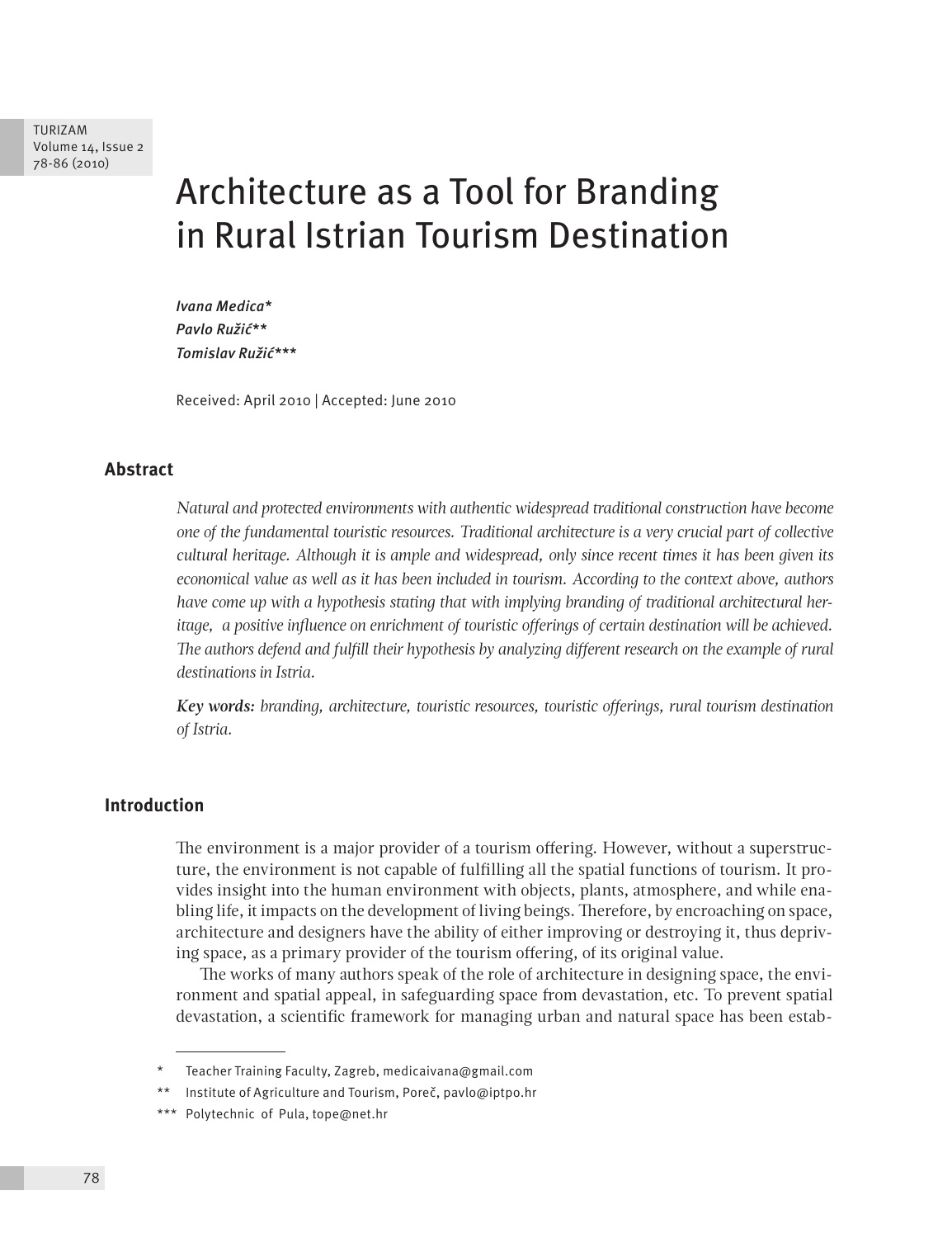lished (Mazzoti, Morgenstern, 1997, 171-181). The paper, "Attributes of Modern Landscape Architecture and Education" (Gazvoda, 2002, 117-133), looks at the role of architecture in designing landscapes relative to the needs of tourists for nature. Some papers examine the ecological functions and structural element of landscape visualisation (Hehl-Lange, 2001, 107-115), while others provide examples for the development of regions based on the ecological principles for urban areas. (Freeman, Buck, 2003, 161-173)

Based on the special features, objectives and forms of tourism marketing, architecture can contribute substantially to shaping the traditional architectural heritage and the tourism offering. Increasingly in recent times, traditional architecture is viewed as a vital part of cultural heritage that, being so abundant and widespread, needs to be commercially valorised and become a part of reconstruction and change-of-use programs to meet the requirements of modern life. Valorising traditional architectural heritage for tourism purposes is one of the many ways in which it can be preserved. In Istria, the rental price of reconstructed stone houses – in which natural building materials, such as stone and wood, and other elements of traditional architecture have been preserved – is very high. The daily rental fee for these types of houses ranges from EUR 500 – 1.000 and cannot be matched by almost any holiday-flat located on the coast (Ružić, Amidžić, Poropat, 2007, 16-172). Not only do stone houses have higher daily rental fees, but they also have a longer occupancy rate measured in days than accommodation facilities in coastal areas.

#### **Data and Methodology**

In this paper, research is based on primary and secondary sources, and on proven scientific methods of domestic and foreign authors. Notable among the methods used are (Gazvoda, 2002, 117-133): the landscape architecture method, and the method of creative landscape drawing, both uses to make e research on the typical landscape of the Istrian hinterland. Also used were methods, such as the spatial study method, (Larsen, Sharon, 2006, 85- 100) and the method of four types of environment, both applied to explore the environment of rural Istria, particularly as concerns family house renovation, maintaining of the surrounding court-yards, housing and suburbs.

The spatial range of rural Istria has been defined by selecting districts and cities of the Istrian hinterland. If such districts and cities are partly situated on the coastland, then it will be forbidden to build a larger suburb in this area. The housing project of the rural Istria encompassing 27 districts and cities has been defined in this way.

The empiric part of the research has been based on the polling results conducted in 2007. The research tool used was the polling questionnaire containing several groups of questions, such as: questions regarding tourist habits of potential visitors, those aimed at researching distinctive features of tourists appertaining to a potential group of consumers that prefer rural to coastal tourism, as well as the ones intended to investigate preferences of the traditional architectural solutions as concerns accommodation capacities; namely the renovated Istrian stone villas, rural areas and landscape of the rural Istria. The questionnaires were tested before use in order to eliminate possible errors. The polling has been effected on the population specimen of the coastal and rural Istria. The distribution of questionnaires was carried out by personal distribution on the part of the IPTPO researchers. A suitable exemplar of over 1,300 questionnaires has been used in the polling.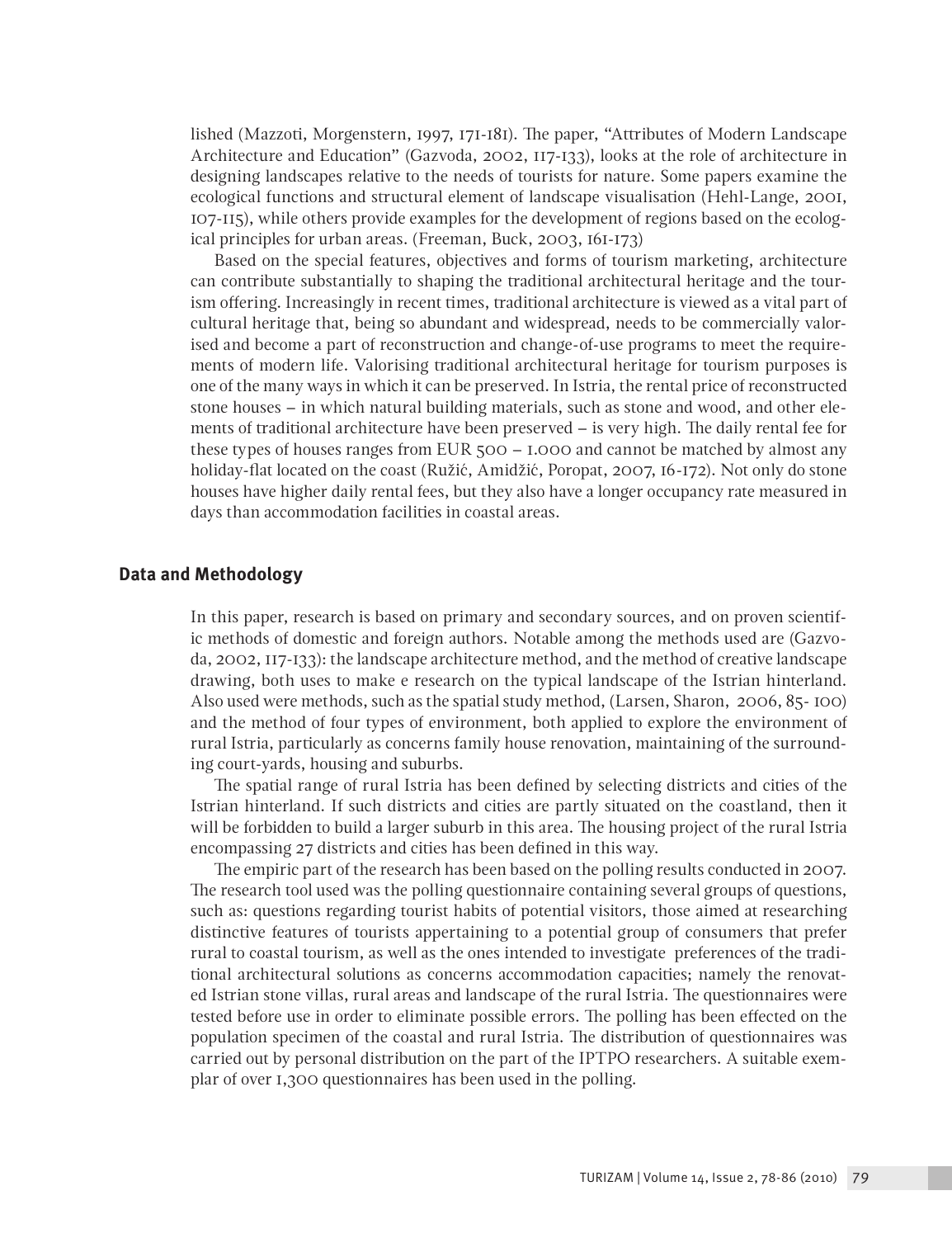### **Results and Discussion**

In keeping with the umbrella-branding concept, a survey was conducted in Istria's rural regions in 2007. The purpose of the survey was to explore the level of tourist satisfaction with rural environment and authenticity. Consistent with this, the authors again underscore the vital role of architecture in achieving harmony with nature, residents, history and tourists. The research was broadened with questions to tourists regarding the possibility of buying real estate in rural areas and their willingness to adapt the architecture of this real estate to the authentic style of Istrian rural architecture. Results are summarised in Graphs 1 and 2.



*Graph 1 Attitudes of tourists in rural Istria regarding the purchase of real-estate*  Source: Research Institute of Agriculture and Tourism Poreč, 2007.

According to the results presented in (Graph 1), 67 percent of the tourists surveyed in the rural region of Istria would be willing to buy real-estate in this area. This confirms the hypothesis of the expansion of the real-estate market and the disproportionate relationship of supply and demand. Furthermore, 9 percent of the respondents stated they might be willing to buy real-estate for holiday purposes, while 24 percent stated they would not be willing to do so.

An urban style should not be applied to Mediterranean and mountain areas, because it fails to provide tourists coming from urban centres with the new and improved values that are characteristic of these destinations. 67 % of tourists would respect traditional style of rural area during decoration of their houses and that is very positive for further control of architecture development.

Important advancements in protecting architectural heritage began to take place at the turn of the last century when it became clear that rural heritage is a potential tourism attraction that can help in developing specific forms of the tourism offerings. The Istrian County was the first in Croatia to begin to valorise its rural areas for tourism purposes, in particular, its traditional stone architecture. In the past 15 years, more than 200 stone houses have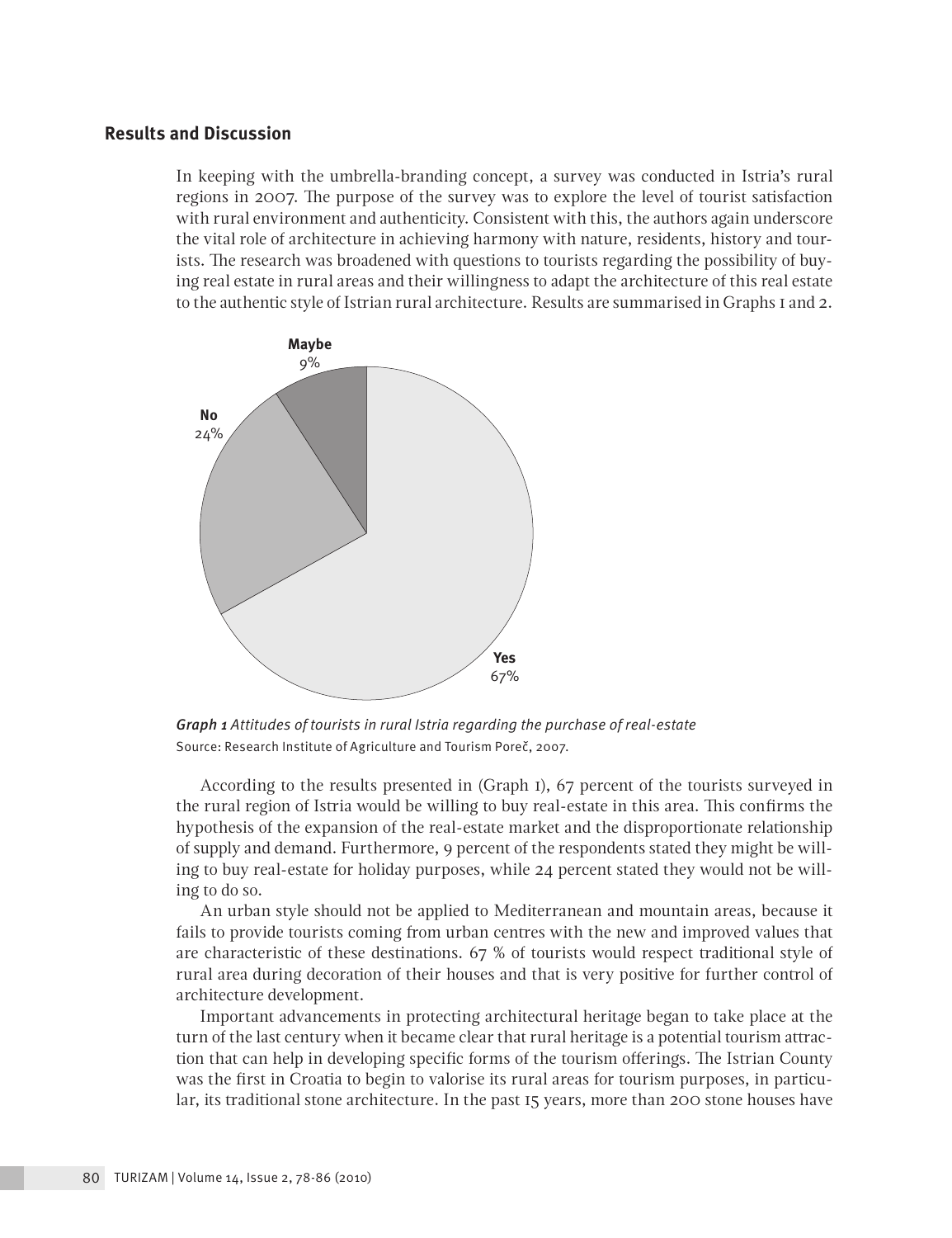

*Graph 2 Attitudes of tourists in rural Istria on purchasing and renovating real-estate according to traditional architecture* Source: Institute of Agriculture and Tourism, Poreč, authors' research 2007.

been reconstructed or built in the Istrian County. Constructed and furnished in accordance to traditional architecture, these stone houses represent a highly competitive product on the tourism market. The experiences of and data available from tourist agencies engaged in providing accommodations in Istrian stone houses confirm this fact.

Table 1 presents data on available capacities, daily rental prices and average occupancy rates for villas and holiday-flats in stone houses designed in accordance with the requirements of traditional architecture in rural Istria. The data has been obtained from agencies specialised in selling tourism accommodation in rural Istria. "Istrian Experience" is an agency that owns 33 luxurious stone houses built to the standards of Istria's traditional architecture. In addition to providing accommodation, these villas are equipped with libraries, wine cellars, swimming pools, etc. and reach a price ranging from EUR 500 – 1.000 per day.

The agency "Riva Tours" rents out 100 houses in the Istrian hinterland. Out of these houses, ten are luxurious and can achieve a price ranging from EUR 300 – 600 per day with the average occupancy rate of 100 - 220 days a year. On the other hand, the agency also offers holiday-flats and houses that are furnished in a more mediocre way, and these achieve a daily rental price of EUR  $50 - 200$  and an average annual occupancy rate of  $30$ – 100 days. A comparison of these performance indicators clearly shows that stone hous-

| Name of Agency     | Number of available<br>stone houses | Rental price per house<br>per day in EUR | Average annual<br>occupancy rate in days |
|--------------------|-------------------------------------|------------------------------------------|------------------------------------------|
| Istrian Experience | 33                                  | 500-1000                                 | ۰                                        |
| Riva Tours         | 10                                  | 300-600                                  | 100-220                                  |
| Riva Tours         | 90                                  | 50-200                                   | 30-100                                   |

*Table 1. Capacities, occupancy rates and rental prices of Istrian stone houses* 

*Source: Catalogue, Riva Tours, 2007.; www.istrian-experience.com*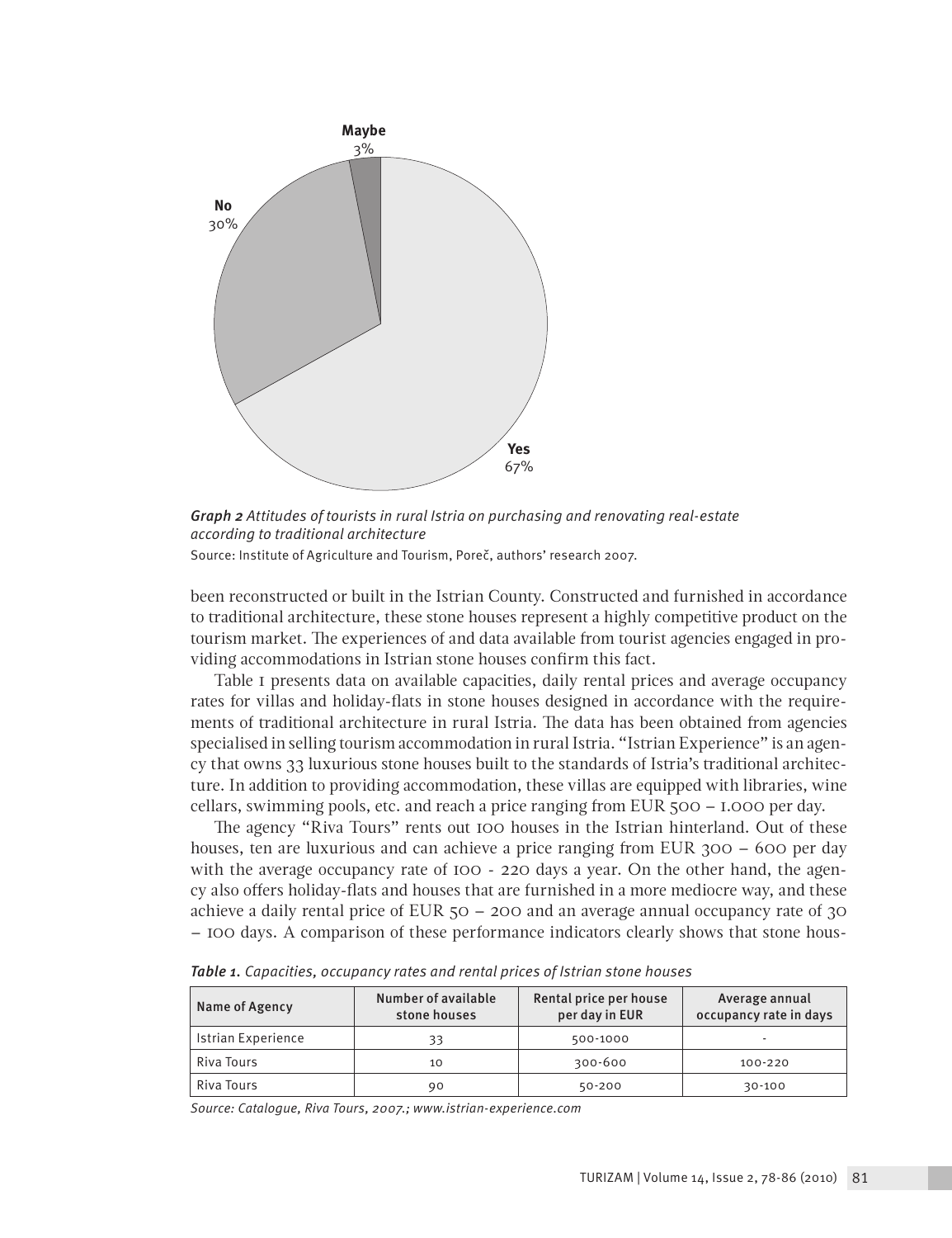es designed according to traditional architecture and located in a preserved natural environment achieve top-level results.

 This section of the paper brings the results of previous research, as well as results obtained from the original research of the authors. In collaboration with a team of experienced architects and based on research conducted, facts have been established that underscore the importance of architecture in preserving the environment and the authenticity of places that are becoming "holiday oases" for many tourists. The results obtained from the authors' own research are based on the attitudes of tourists, local authorities and architects.

Based on the special features, objectives and forms of tourism, architecture can contribute substantially in shaping the tourism offering. "Architecture is the activity and skill of designing and aesthetically shaping buildings" (Anić, 1998, 29). Furthermore, "architecture in its broadest sense is the skill of building organised spaces for human dwelling, but also for various other purposes and needs. The basic elements of architecture are interior space, that serves a specific use – for living, working, religion, leisure – and an external body (mantle), the constructive component which creates and protects the interior space, while its compositional and form-related elements align the various parts of a building (walls, ceilings, apertures, columns, decorative details) and bring them together in a harmonious whole" (General Encyclopaedia, 1977, 242-246). "Architecture is shaped by the spirit of the times, and this spirit is shaped by the depths of the past, the knowledge of the present, and the predictions of future" Cresti, 1969, 5). In addition, "distinctions are made in architecture with regard to styles in construction" (Koch, 1997), "the design of urban areas" (Halprin, 1974), civil engineering (Marasović, 1994), residential architecture (Strižić, 1997), and with regard to theoretical approaches (Conrads, 1997, 25), construction typologies (De Chiara, Crosbie, 1997, 25), champions of architecture from Le Corbusier to Van de Valde (Dobrović, 1963, 17, 31), movements in architecture (Jencks, 1986), in creating architectural forms etc.

An artistic activity of human society, architecture is based on the development of technical and structural knowledge, and advancements in static's. Activities in architecture involve designing and executing logically and functionally organised, aesthetically balanced and conceptually defined construction of specific areas and towns.

 The above is an indication of the broad range of opportunities that exist for using architecture in designing an offering and branding a tourism destination on the principles of sustainable development that help to achieve balanced economic growth, protect and preserve the environment, and respect and promote social and human rights.

Clearly, the architecture of any tourism facility can be defined as an ultimately designed intervention in solid construction in a given space. Its use is aimed at meeting the psychological aspects of holidaymaking (relaxation), sports and recreation, and it should blend in with the natural environment creating an aesthetic and functional ambience, instead of degrading it. Thus, architecture becomes the primary purpose of a facility, and this is especially felt in tourism. A region's environment conditions help determine the typology of rural architecture (www.heartofistria.org):

- the morphological features of a region
- the vicinity of water, influencing the development of settlements
- the properties of soil for farming
- infrastructure
- spiritual environment
- urbanisation
- ruralisation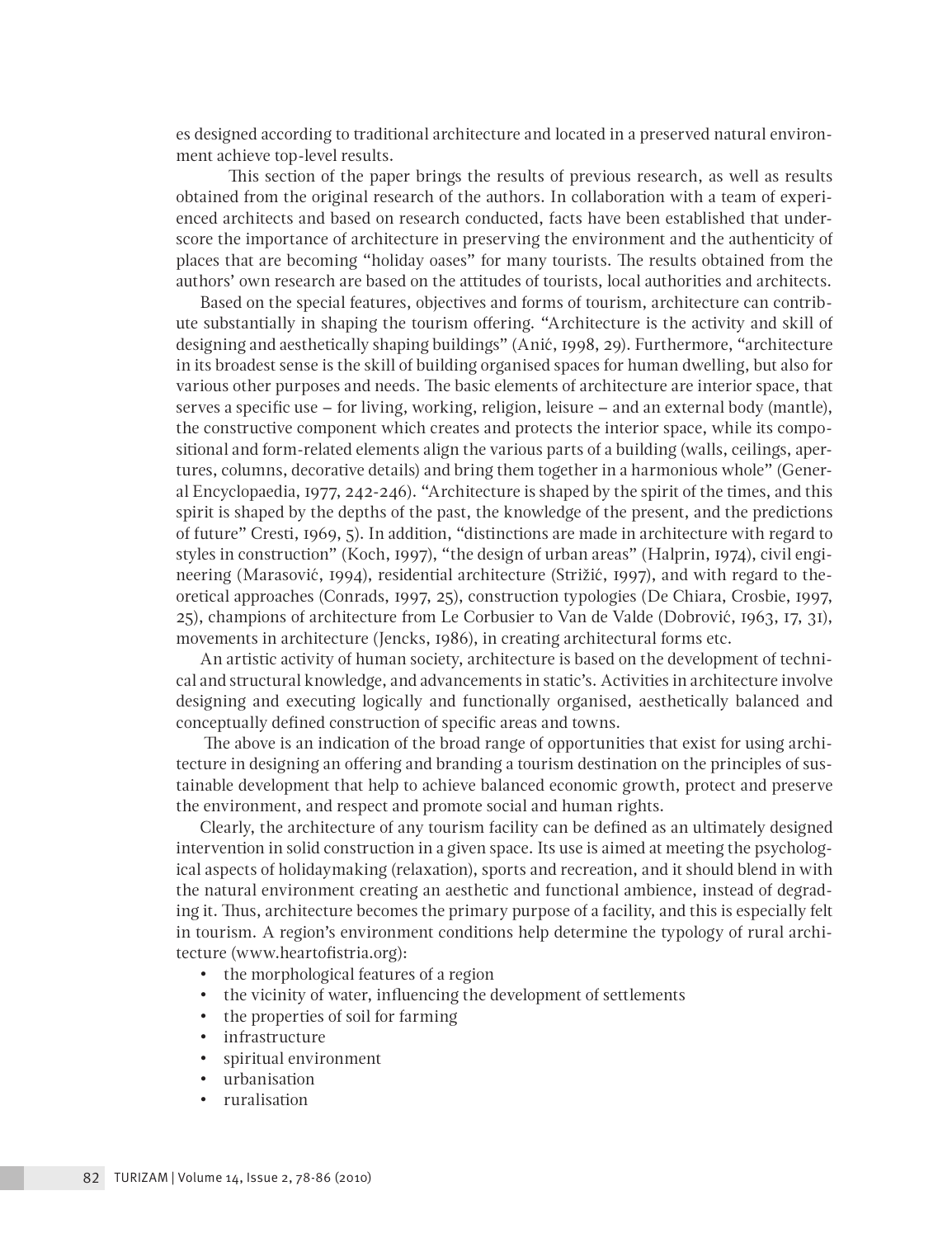

*Figure 1 An authentic Istrian house*  Source:www.heartofistria.org/fileadmin/documents/news/OrbanicArhitektura\_ambijenta.pdf

Techniques used in rural Istrian architecture:

- patinating plaster using earthen pigments
- patinating wooden panelling
- timber waxing
- the use of old furniture
- the production of simple furniture and household equipment using second-hand materials.

The following figure illustrates all elements required in preserving and making indigenous Istrian rural architecture.

In recent years, rural Istria has undergone huge changes in terms of architecture. Due to the disproportionate relationship of supply and demand on the real-estate market of Istria, new trends have emerged in construction and architecture that increasingly diverge from what is considered "traditional and indigenous". This is about structures that largely fail to adhere to the traditional values of Istrian rural architecture and, what is even worse, because they are being built in the continuation of villages; they seriously compromise the vista of these villages. This has caused many Istrian villages to lose the contours they once had, and is also threatening to take away their identity.

Old Istrian houses made of stone are being transformed into villas by the addition of swimming pools, the installation of floor or wall heating and air conditioning, garden landscaping of the plots around the house, and the construction of parking lots and garages. In most cases, however, new houses are constructed that are then sold as "typical Istrian houses", although they are, in fact, but a mixture of styles in the liberal interpretation of selfproclaimed architects or architects that make designs according to what the investor wants. "Most villas on offer are typical examples of kitsch; despite high prices, certain details are repeated serially (regardless of the builder): a combination of traditional (stone) and modern construction materials, "decorative" panelling made from stone slabs, wooden floor panelling, "patches" of stone visible in plastered walls, façade bricks, stainless steel and plastic"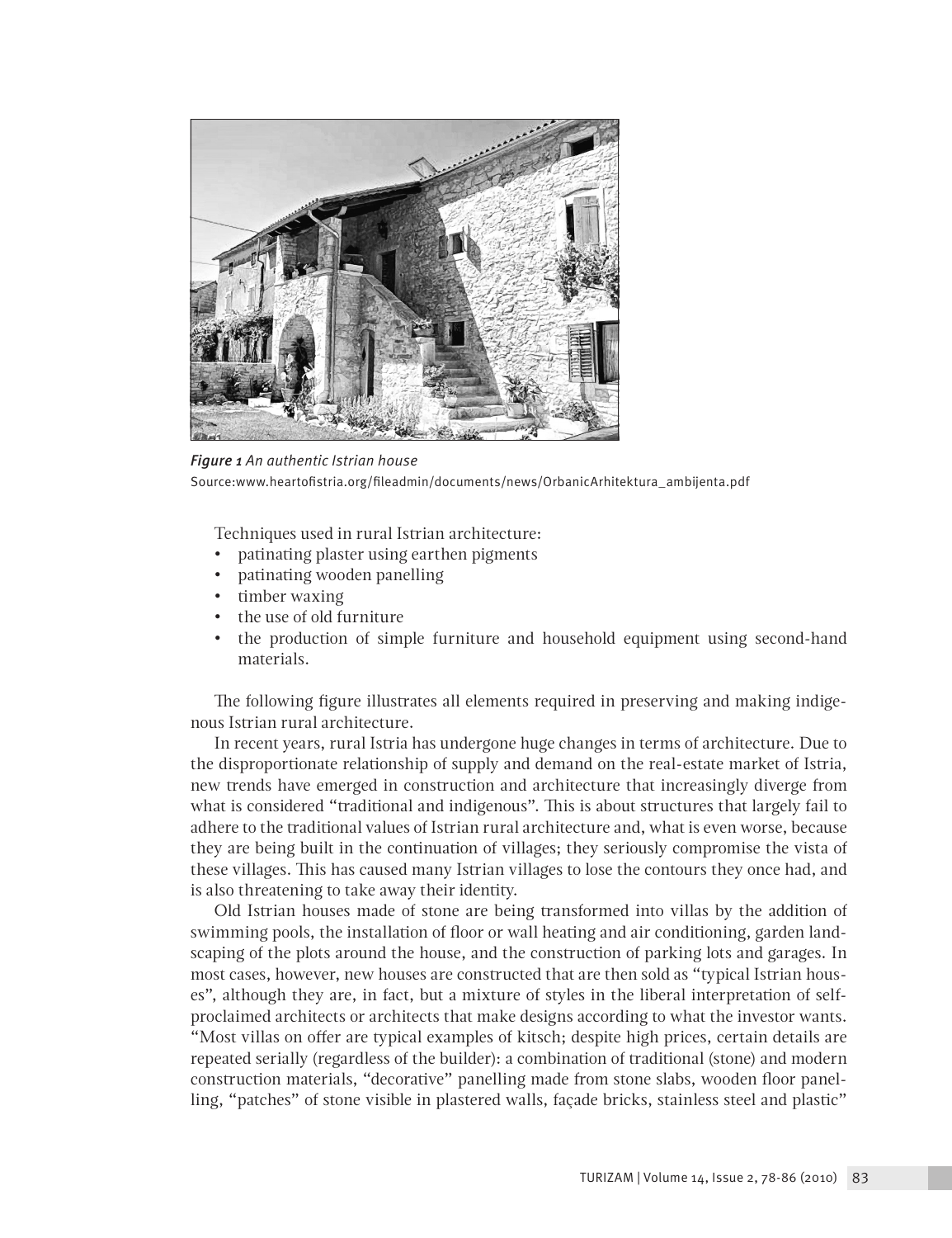

*Figure 2. Umbrella branding* Source: www.futuria.hr/category/branding-drzava-i-regija/

(Matejčić, Glas Istre, 10.03.2008). Developing and branding the entire Istrian tourism destination is based on the umbrella brand concept (Figure 2).

As its name indicates, the umbrella brand should be the primary provider of Istria's identity, covering or carrying all other key elements of the region's tourism and economic (market) identity. Because Istria is not only about tourism, this makes it necessary to fully exploit everything that comes under the umbrella. The target of this type of brand is to makes guests sensitive to authenticity and to weave into their memories images and pictures that are set in tradition. Creating an identity and image for Istria using comparative advantages (the elements under the umbrella) is based on the following:

- **A preserved environment and authenticity** in combination with a favourable geographical position evoking docility, romantic charm, peace, harmony, co-existence with nature, the blending of green and blue in nature;
- **A profusion of eno-gastronomic delights** evoking a gourmet heaven, health food, healthy living, agritourism, restaurants and *konobas*;
- **People and customs** associated with life in harmony with nature, work, integrity, openness, cordiality;
- **Cultural and historical heritage** associated with the region's turbulent, rich and interesting history and its cultural heritage;
- **Adventure** associated with ideal sites for adventure sports (specific areas should be promoted, especially via the Internet – with detailed maps and motivational material). (www.futuria.hr)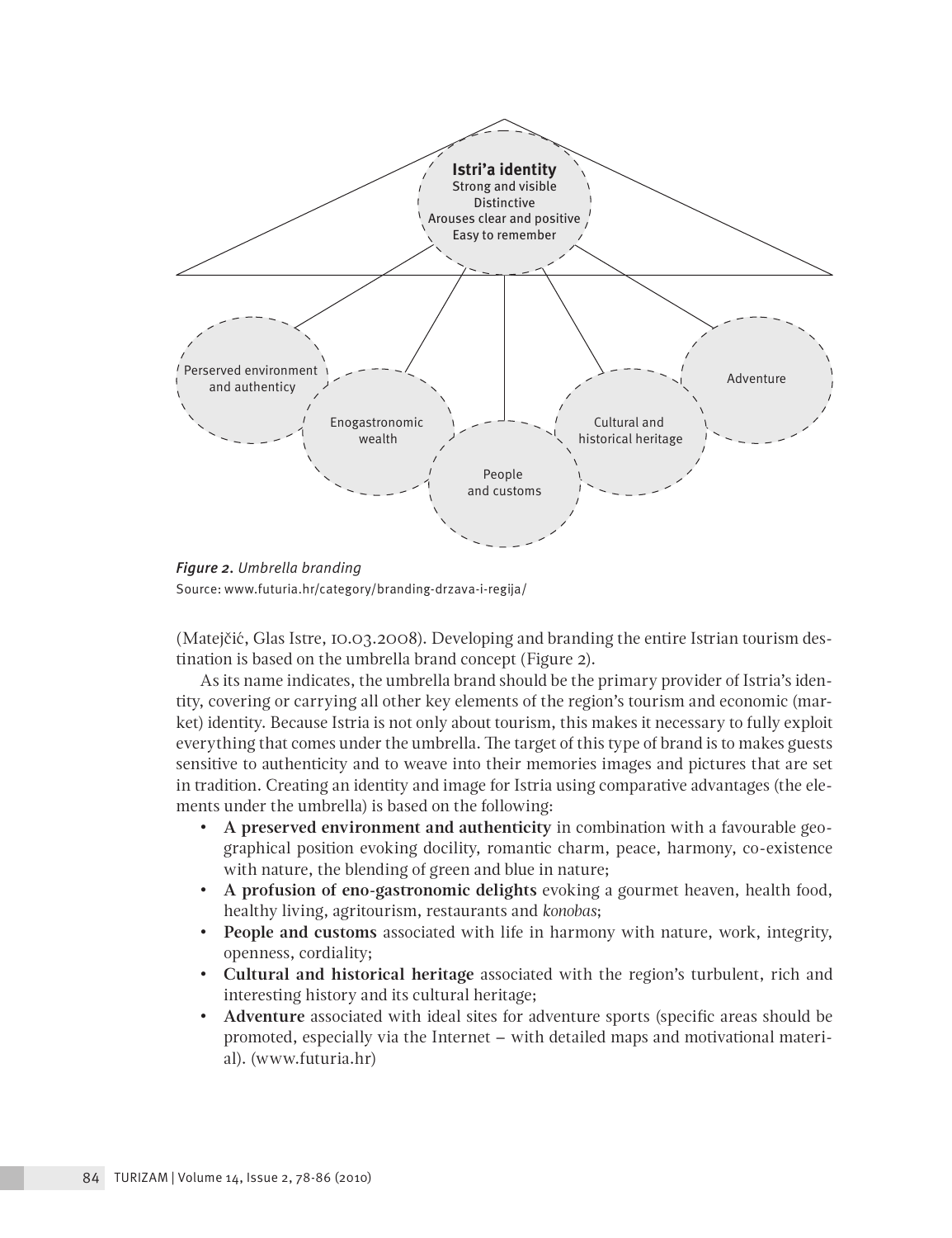# **Conclusion**

The research conducted by the authors of this paper has answered the question of whether the preserved traditional architectural heritage of rural Istria is capable of enriching the tourism offering and enhancing its competitive ability and performance.

The authors have concluded that by using the elements of traditional architecture in designing settlements and their surroundings, in changing the use and organisation of private family farms, and in constructing and furnishing typical stone houses, a specific form of tourism can be developed in the rural areas of Istria that is capable of ensuring high competitive ability and greater tourist spending.

Experience up to date has provided evidence of excellent results being achieved by private family farms that have been transformed into tourism facilities in alignment with the principles of traditional architecture. These results are reflected in higher occupancy rates expressed in days and in rental prices that are several times higher than usual. This confirms the hypothesis that the preservation of traditional architectural heritage has a positive impact on enriching the tourism offering and the destination at large.

# **References**

- Conrads, U., (1997), Programi i manifesti arhitekture XX. Stoljeća, Biblioteka psefizma, (Zagreb: Nakladništvo udruženja hrvatskih arhitekata).
- Cresti, C.: Le corbusier, (1969), Majstori dvadesetog stoljeća, (Zagreb Naprijed).
- De Chiara, J. Crosbie J. M., (2001), Time-Saver Standards for Building types,( fourth edition, Mc Graw Hill).
- Dobrović, N., ( 1963), Savremena arhitektura, 2 pobornici, (Beograd: Prosveta).
- Đikić, D., (2001), Ekološki rječnik, (Zagreb: Ministarstvo okoliša i prostornog uređenja RH).
- Freeman, C., Buck, O., (2003), Development of an ecological mapping methodology for urban areas in New Zealand, Landscape and Urban Planing, 63 (30).
- Gazvoda, D., (2002), Caracteristics of modern landscape arhitecture and its education, Landscape and Urban Planing, 60 (30).
- Halprin, L., (1974), Gradovi, (Beograd, Građevinska knjiga).
- Hehl-Lange, S., (2001), Structural elements of the visual landscape and their ecological functions, Landscape and Urban Planing, 54 (55).
- Jencks, C., (1986), Moderni pokreti u arhitekturi, Iro (Beograd:Građevinska knjiga).
- Koch, W., (1997), Építészeti stílusok, Az európai építőművészet az ókortól napjainkig, Officina Nova).
- Larsen, L., Harlan, S., L., (2006), Desert dreamsccapes: Residential landscape preference and behavior, Landscape and Urban Planing, 78 (15).
- Matejčić, S.: Glas Istre, 10.03.2008.
- Mazzotti, F., J., Morgenstern, C., S., (1997), A scientific farmework for managing urban natural areas, Landscape and Urban Planing, 38 (15).
- Marasović, T., (1994), Graditeljstvo starohrvatskog doba u Dalmaciji, (Split: Književni krug).
- Ružić, P., Amidžić, D., Poropat, A. (2007), Preserving Traditional Arhitectural Heritage-Factor in the Tourism Valorisation of Rural Istria, HOTELlink Beograd, 7 (9-10).